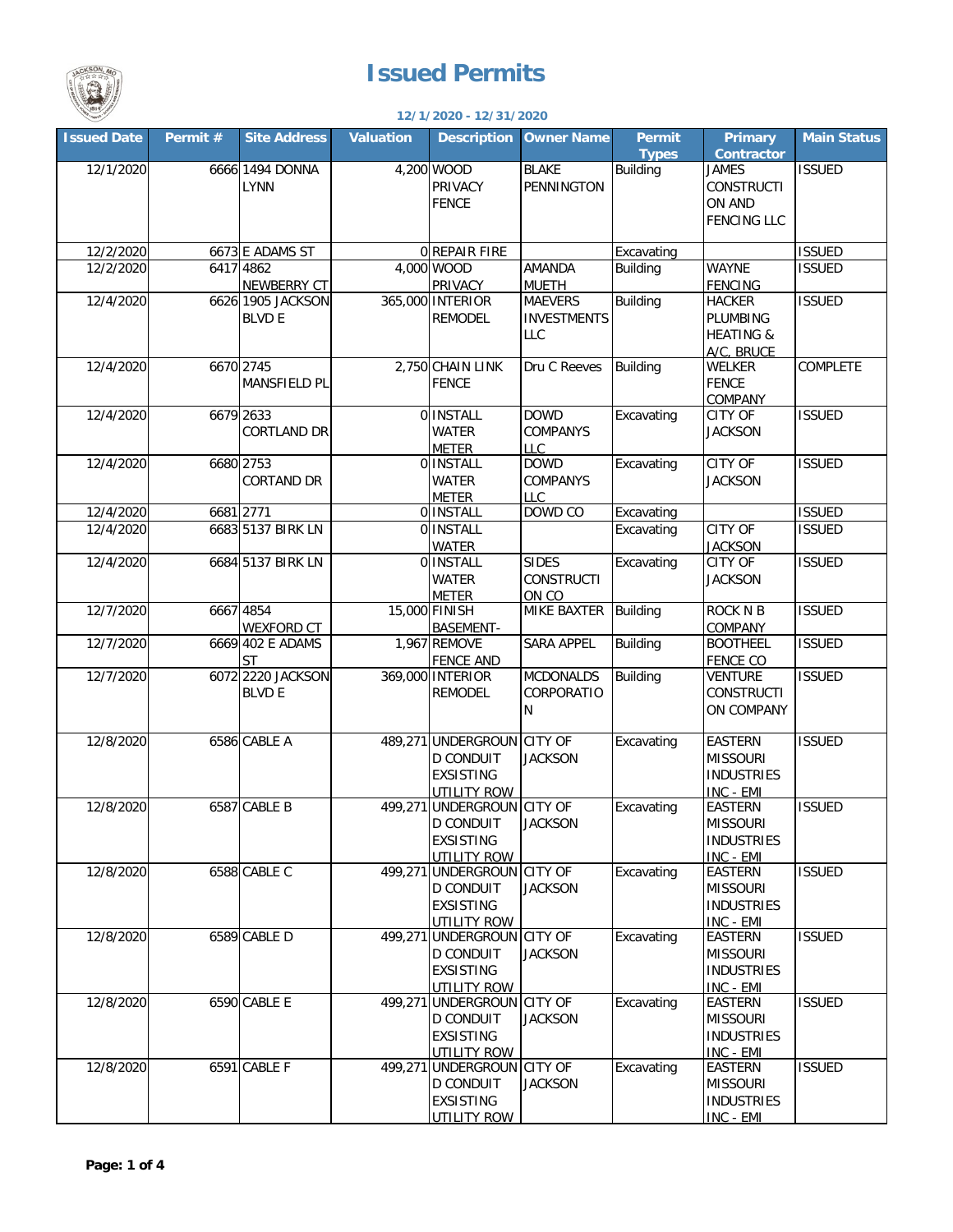| 12/8/2020  | 6592 CABLE G      | 499,271 UNDERGROUN CITY OF       |                        | Excavating      | <b>EASTERN</b>     | <b>ISSUED</b> |
|------------|-------------------|----------------------------------|------------------------|-----------------|--------------------|---------------|
|            |                   | <b>D CONDUIT</b>                 | <b>JACKSON</b>         |                 | <b>MISSOURI</b>    |               |
|            |                   | <b>EXSISTING</b>                 |                        |                 | <b>INDUSTRIES</b>  |               |
|            |                   |                                  |                        |                 |                    |               |
|            |                   | UTILITY ROW                      |                        |                 | INC - EMI          |               |
| 12/8/2020  | 6593 CABLE H      | 499,271 UNDERGROUN CITY OF       |                        | Excavating      | <b>EASTERN</b>     | <b>ISSUED</b> |
|            |                   | <b>D CONDUIT</b>                 | <b>JACKSON</b>         |                 | <b>MISSOURI</b>    |               |
|            |                   | <b>EXSISTING</b>                 |                        |                 | <b>INDUSTRIES</b>  |               |
|            |                   | UTILITY ROW                      |                        |                 | INC - EMI          |               |
| 12/8/2020  | 6594 CABLE I      | 499,271 UNDERGROUN CITY OF       |                        | Excavating      | <b>EASTERN</b>     | <b>ISSUED</b> |
|            |                   | <b>D CONDUIT</b>                 | <b>JACKSON</b>         |                 | <b>MISSOURI</b>    |               |
|            |                   | <b>EXSISTING</b>                 |                        |                 | <b>INDUSTRIES</b>  |               |
|            |                   | UTILITY ROW                      |                        |                 | INC - EMI          |               |
| 12/8/2020  | 6595 CABLE J      | 499,271 UNDERGROUN CITY OF       |                        | Excavating      | <b>EASTERN</b>     | <b>ISSUED</b> |
|            |                   |                                  |                        |                 | <b>MISSOURI</b>    |               |
|            |                   | <b>D CONDUIT</b>                 | <b>JACKSON</b>         |                 |                    |               |
|            |                   | <b>EXSISTING</b>                 |                        |                 | <b>INDUSTRIES</b>  |               |
|            |                   | UTILITY ROW                      |                        |                 | INC - EMI          |               |
| 12/8/2020  | 6596 CABLE K      | 499,271 UNDERGROUN CITY OF       |                        | Excavating      | <b>EASTERN</b>     | <b>ISSUED</b> |
|            |                   | <b>D CONDUIT</b>                 | <b>JACKSON</b>         |                 | <b>MISSOURI</b>    |               |
|            |                   | <b>EXSISTING</b>                 |                        |                 | <b>INDUSTRIES</b>  |               |
|            |                   | UTILITY ROW                      |                        |                 | INC - EMI          |               |
| 12/8/2020  | 6597 CABLE L      | 499,271 UNDERGROUN CITY OF       |                        | Excavating      | <b>EASTERN</b>     | <b>ISSUED</b> |
|            |                   | <b>D CONDUIT</b>                 | <b>JACKSON</b>         |                 | <b>MISSOURI</b>    |               |
|            |                   | <b>EXSISTING</b>                 |                        |                 | <b>INDUSTRIES</b>  |               |
|            |                   | UTILITY ROW                      |                        |                 | INC - EMI          |               |
| 12/8/2020  | 6685 1900 Lee Ave | 0 site grading                   |                        | Floodplain      |                    | <b>ISSUED</b> |
|            |                   |                                  |                        |                 |                    |               |
|            |                   | for building                     |                        | Development     |                    | W/COND        |
| 12/8/2020  | 6686 1900 Lee Ave | 0 temporary                      | <b>HAMLET</b>          |                 |                    | <b>ISSUED</b> |
|            |                   | creek crossing                   | GROUP, LLC             |                 |                    | W/COND        |
| 12/8/2020  | 6678 1506 S       | 20,000 DEMO NON-                 | CONNECTION             | Demolition      | COLUMBIA           | <b>ISSUED</b> |
|            | <b>FARMINGTON</b> | <b>LOAD</b>                      | <b>POINT</b>           |                 | <b>CONSTRUCTI</b>  |               |
|            | <b>RD</b>         | <b>BEARING</b>                   | <b>CHURCH</b>          |                 | ON CORP            |               |
| 12/9/2020  | 6672 5364 JUDEN   | 139,105 NEW SING                 | <b>RAMSEY</b>          | <b>Building</b> | <b>BKKS</b>        | <b>ISSUED</b> |
|            | <b>BROOK WAY</b>  | <b>FAM RES</b>                   | <b>BRANCH LLC</b>      |                 | DEVELOPMEN         |               |
|            |                   |                                  |                        |                 | T LLC              |               |
| 12/9/2020  | 6687 1900 LEE AVE | 10,000 DEMO PELLET               | <b>HAMLET</b>          | Demolition      | THE COLLIN         | <b>ISSUED</b> |
|            |                   | <b>TANKS AND</b>                 | GROUP, LLC             |                 | MCCLANAHAN         |               |
|            |                   |                                  |                        |                 |                    |               |
|            |                   | <b>PADS</b><br>3,000 UPDATE ELEC |                        |                 | CO                 |               |
| 12/9/2020  | 6688 529 DONNA    |                                  | STATEN ELMA Electrical |                 | PREFERRED          | <b>ISSUED</b> |
|            | DR                | <b>SERVICE</b>                   |                        |                 | MAINTENANC         |               |
|            |                   |                                  |                        |                 | E INC /            |               |
|            |                   |                                  |                        |                 | AMERICAN           |               |
|            |                   |                                  |                        |                 | POOLS OF           |               |
|            |                   |                                  |                        |                 | <b>MISSOURI</b>    |               |
| 12/10/2020 | 6690 4877         | 1,600 HER GAS LINE COOK          |                        | Mechanical      | <b>DUTCH</b>       | <b>ISSUED</b> |
|            | WEXFORD           |                                  | WILLIAM L &            |                 | ENTERPRISES,       |               |
|            | COURT             |                                  | <b>DOROTHY J</b>       |                 | <b>INC</b>         |               |
|            |                   |                                  |                        |                 |                    |               |
|            |                   |                                  | <b>TRUST</b>           |                 |                    |               |
| 12/10/2020 | 6691 463 DIANA DR | 0 INSTALL                        | <b>DOWD</b>            | Excavating      | CITY OF            | <b>ISSUED</b> |
|            |                   | WATER                            | CONTRACTIN             |                 | <b>JACKSON</b>     |               |
|            |                   | <b>METER</b>                     | G                      |                 |                    |               |
| 12/11/2020 | 6507 3051 JACKSON | 5,000 REPLACE/REC                | <b>WAL-MART</b>        | Building        | POWERHOUSE ISSUED  |               |
|            | <b>BLVD E</b>     | <b>ONFIGURE</b>                  | <b>REAL ESTATE</b>     |                 | <b>RETAIL</b>      |               |
|            |                   | <b>EXISTING</b>                  | <b>BUSINESS</b>        |                 | SERVICES LLC       |               |
|            |                   | SPORTING                         | <b>TRUST</b>           |                 |                    |               |
|            |                   | <b>GOODS</b>                     |                        |                 |                    |               |
| 12/11/2020 | 6662 604 N        | 35,000 ADDING                    | <b>THOMPSON</b>        | <b>Building</b> | 1SELF              | <b>ISSUED</b> |
|            | <b>MARYLAND</b>   | GARAGE                           | BILLY J JR &           |                 |                    |               |
|            |                   |                                  |                        |                 |                    |               |
|            |                   |                                  | <b>ROBIN S UX</b>      |                 |                    |               |
| 12/15/2020 | 6448 3097 PRAIRIE | 193,930 NEW SING                 | J & J                  | <b>Building</b> | J & J              | <b>ISSUED</b> |
|            | <b>VIEW TRL</b>   | <b>FAM RES</b>                   | <b>UNLIMITED</b>       |                 | UNLIMITED          |               |
|            |                   |                                  |                        |                 | <b>LLC</b>         |               |
|            |                   |                                  |                        |                 |                    |               |
| 12/15/2020 | 6653 528 FRANCIS  | 20,200 RV SHELTER                | <b>LEDBETTER</b>       | <b>Building</b> | <b>GOLDEN RULE</b> | <b>ISSUED</b> |
|            | <b>DR</b>         |                                  | <b>STEVEN &amp;</b>    |                 | <b>CONSTRUCTI</b>  |               |
|            |                   |                                  | AMELIA UX              |                 | ON                 |               |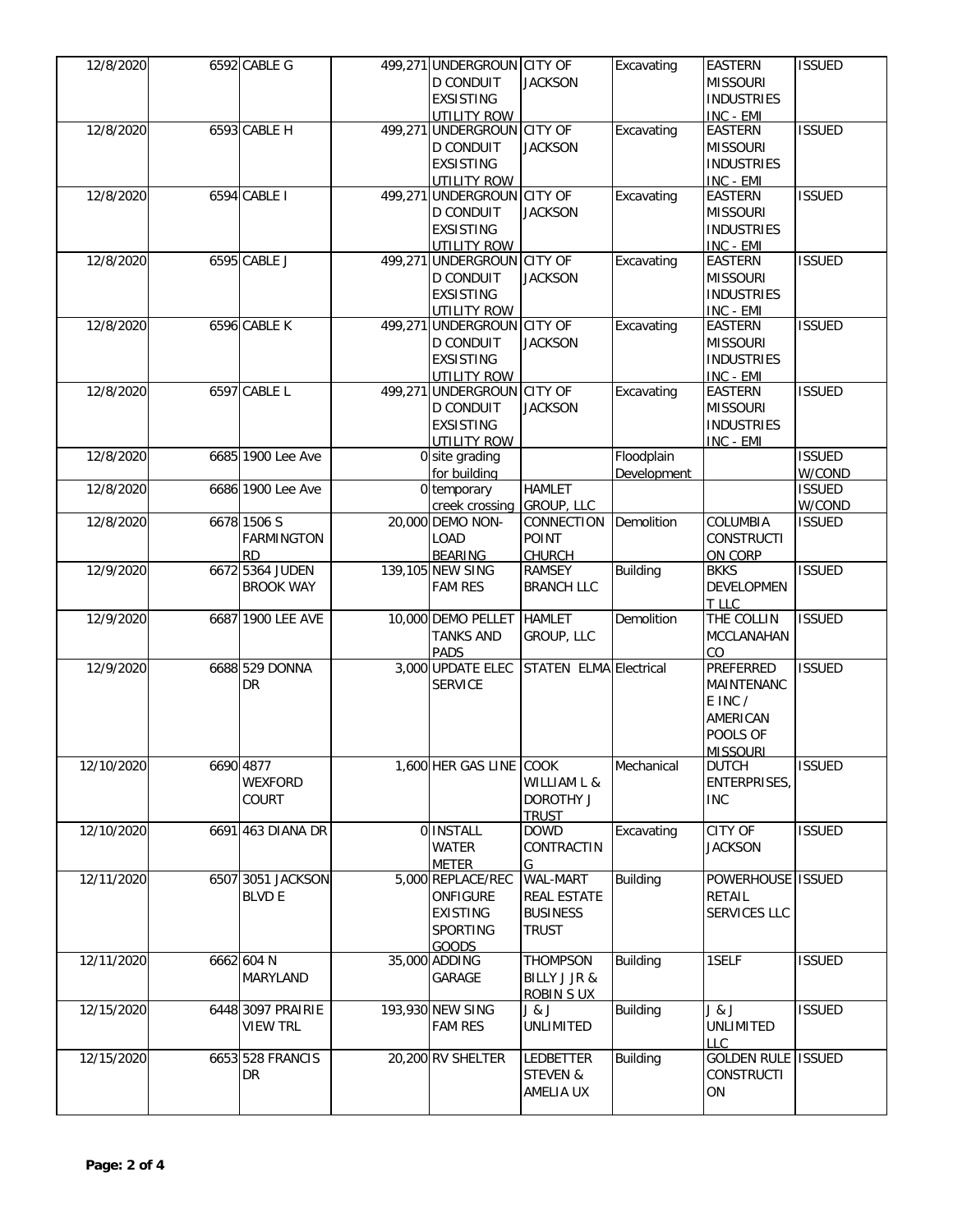| 12/15/2020 |          | 6664 1815 JACKSON<br><b>BLVD E STE A</b> |                | 35,000 RENO ADDING HARTLE<br>SUSHI BAR,<br><b>HAND SINK</b> | <b>FAMILY</b><br><b>INVESTMENTS</b><br>LLC                                | <b>Building</b>           | <b>HACKER</b><br>PLUMBING<br><b>HEATING &amp;</b><br>A/C, BRUCE       | <b>ISSUED</b> |
|------------|----------|------------------------------------------|----------------|-------------------------------------------------------------|---------------------------------------------------------------------------|---------------------------|-----------------------------------------------------------------------|---------------|
| 12/16/2020 |          | 6675 411 PLAIN<br><b>VIEW ST</b>         |                | 850 REPLACE<br>ROTTED<br><b>RAFTERS &amp;</b>               | <b>JEDEDIAH</b><br><b>WEBSTER</b>                                         | <b>Building</b>           | J & C<br>CONTRACTIN<br>G LLC                                          | COMPLETE      |
| 12/16/2020 |          | 6702 116 E<br><b>MADISON</b>             |                | 1,500 SEWER LINE<br><b>REPAIR</b>                           | <b>BROWNE</b><br><b>MICHAEL S &amp;</b><br><b>VIRGINIA L</b><br><b>UX</b> | Plumbing                  | <b>OBERMANN</b><br><b>HEATING &amp;</b><br>PLUMBING<br><b>LLC</b>     | COMPLETE      |
| 12/17/2020 |          | 6676 1253<br><b>GREENLEAF</b>            |                | 3,705 BLACK CHAIN<br><b>LINK FENCE</b>                      | <b>YARBRO</b><br>LARRY D &<br><b>EDNA M UX</b>                            | <b>Building</b>           | <b>OUTDOOR</b><br>SOLUTIONS                                           | <b>ISSUED</b> |
| 12/17/2020 |          | 6663 634 W MAIN<br><b>ST</b>             |                | 15,000 IN-FILL<br><b>KITCHEN</b>                            | B & T RENTAL Building<br><b>PROPERTIES</b><br><b>LLC</b>                  |                           | <b>KLUESNER</b><br><b>ELECTRIC</b>                                    | <b>ISSUED</b> |
| 12/18/2020 |          | 6693 2340<br><b>PROVIDENCE</b>           |                | 52,000 INGROUND<br><b>POOL</b>                              | <b>BYRAN</b><br>WESSEL                                                    | <b>Building</b>           | <b>FARMERS</b><br>POOL & SPA,<br><b>LLC</b>                           | <b>ISSUED</b> |
| 12/18/2020 |          | 6698 1157 W<br>INDEPENDENC<br>$E$ #48    |                | 1,500 #48 DECK IN<br><b>FRONT AND</b><br><b>BACK OF</b>     | <b>BALSMAN</b><br><b>ENTERPRISES</b><br><b>LLC</b>                        | <b>Building</b>           | 1SELF                                                                 | <b>ISSUED</b> |
| 12/21/2020 |          | 6705 957 W<br><b>INDEPENDENC</b><br>E#10 |                | 500 NEW SERVICE BALSMAN<br><b>FROM METER</b><br>TO BOX      | <b>ENTERPRISES</b><br><b>LLC</b>                                          | Electrical                | 1SELF                                                                 | <b>ISSUED</b> |
| 12/21/2020 |          | 6708 426 E MAIN<br><b>ST</b>             |                | 0 ADDITIONS<br>TO EXISTING<br><b>BUILDING</b>               | RR PROPERTY<br>/ FEEDERS<br><b>LLC</b>                                    | Floodplain<br>Development |                                                                       | <b>ISSUED</b> |
| 12/22/2020 |          | 6699 2754<br><b>CORTLAND DR</b>          |                | 188,525 NEW SINGLE<br><b>FAM RES</b>                        | <b>BRANDON O</b><br><b>WILLIAMS</b><br><b>CONSTRUCTI</b><br>ON            | Building                  | <b>BRANDON O</b><br><b>WILLIAMS</b><br><b>CONSTRUCTI</b><br>ON        | <b>ISSUED</b> |
| 12/22/2020 |          | 6694 436 JONA<br><b>GOLD CT</b>          |                | 160,390 NEW SING<br>FAM RES -<br><b>SLAB</b>                | THE VILLAS<br>OF WEST<br><b>PARK LLC</b>                                  | <b>Building</b>           | <b>BRANDON O</b><br>WILLIAMS<br><b>CONSTRUCTI</b><br>ON               | <b>ISSUED</b> |
| 12/22/2020 |          | 6696 2770<br><b>CORTLAND DR</b>          |                | 201,145 NEW SING<br><b>FAM RES</b>                          | <b>BRANDON O</b><br><b>WILLIAMS</b>                                       | Building                  | <b>BRANDON O</b><br>WILLIAMS<br><b>CONSTRUCTI</b><br>ON               | <b>ISSUED</b> |
| 12/22/2020 |          | 6697 442 JONA<br><b>GOLD CT</b>          |                | 163,715 NEW SING<br>FAM RES -<br><b>SLAB</b>                | <b>BRANDON O</b><br><b>WILLIAMS LLC</b>                                   | Building                  | <b>BRANDON O</b><br><b>WILLIAMS</b><br><b>CONSTRUCTI</b><br><b>ON</b> | <b>ISSUED</b> |
| 12/22/2020 |          | 6671 524 OLD<br>POPLAR RD                |                | 193,415 NEW SING<br><b>FAM RES</b>                          | MASTERCRAFT Building<br><b>DEVELOPMEN</b><br>T LLC                        |                           | MASTERCRAFT ISSUED<br>DEVELOPMEN<br>T LLC                             |               |
| 12/22/2020 |          | 6632 426 E MAIN<br>ST                    |                | 500,000 ADDITION                                            | RR PROPERTY<br>/ FEEDERS<br><b>LLC</b>                                    | Building                  | LANGFORD<br>MECHANICAL<br>& SHEET<br><b>METAL</b>                     | <b>ISSUED</b> |
| 12/23/2020 |          | 6703 2054 WALTON<br>DR                   |                | 4,500 SIGN-<br>REPLACING<br><b>EXSISTING</b><br><b>SIGN</b> |                                                                           | <b>Building</b>           | M & M SIGN,<br>LLC / WALTER<br>MARGRABE                               | <b>ISSUED</b> |
| 12/23/2020 |          | 6704 445 JONA<br>GOLD                    |                | 193,730 NEW SING<br><b>FAM RES</b>                          | DOWD CO                                                                   | <b>Building</b>           | <b>DOWD</b><br>COMPANYS<br>LLC                                        | <b>ISSUED</b> |
| 12/23/2020 | 6713 793 | HILLCREST DR                             |                | 6,000 NEW GAS<br>LINE                                       | <b>GLEN BURKET</b>                                                        | Mechanical                | <b>PETERS</b><br><b>SERVICE CO</b>                                    | <b>ISSUED</b> |
| 12/23/2020 | 6714     |                                          | $\overline{0}$ |                                                             |                                                                           | Mechanical                |                                                                       |               |